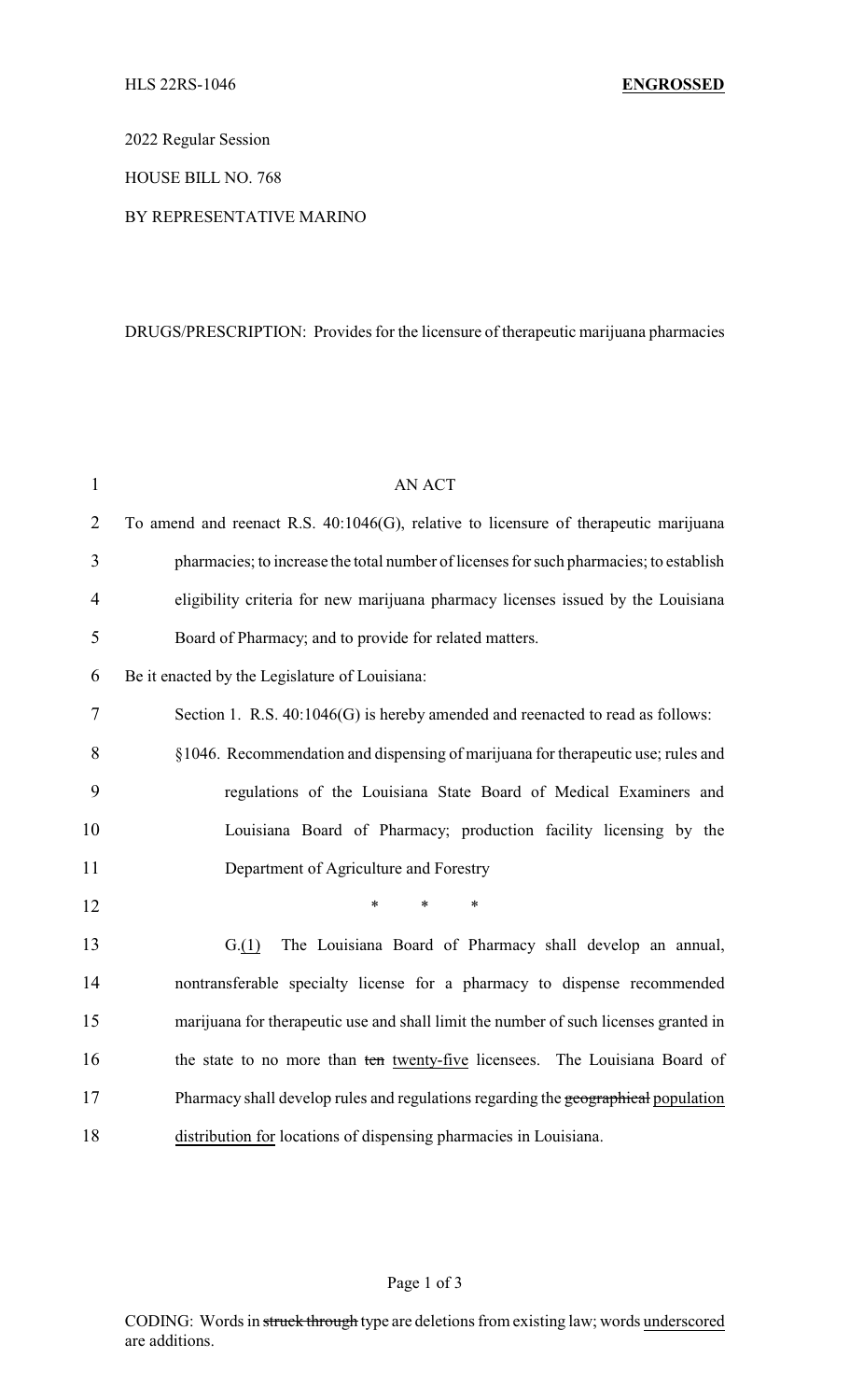| $\mathbf{1}$   | (2) After August 1, 2022, the Louisiana Board of Pharmacy shall not issue           |
|----------------|-------------------------------------------------------------------------------------|
| $\overline{2}$ | a marijuana pharmacy license to any applicant who does not meet at least one of the |
| 3              | following criteria:                                                                 |
| 4              | (a) The applicant is a resident of this state and resided in this state for the     |
| 5              | entirety of the five-year period immediately preceding the date of his application. |
| 6              | (b) The applicant had, for the entirety of the five-year period immediately         |
| $\overline{7}$ | preceding the date of his application, an ownership interest of at least fifty-one  |
| 8              | percent of the total ownership of the property on which the marijuana pharmacy will |
| 9              | be located.                                                                         |
| 10             | Any licensee receiving a license issued after August 1, 2022, is<br>(3)             |
| 11             | prohibited from dispensing any marijuana product for the rapeutic use prior to      |
| 12             | January 1, 2023.                                                                    |
| 13             | In issuing marijuana pharmacy licenses after August 1, 2022, the<br>(4)             |
| 14             | Louisiana Board of Pharmacy shall ensure that at least thirty percent of the total  |
| 15             | number of such licenses issued are held by women- or minority-owned businesses.     |
| 16             | *<br>$\ast$<br>∗                                                                    |
| 17             | Section 2. The Louisiana Board of Pharmacy shall begin accepting applications for   |
| 18             | marijuana pharmacy licenses authorized by Section 1 of this Act on October 1, 2022. |

## DIGEST

The digest printed below was prepared by House Legislative Services. It constitutes no part of the legislative instrument. The keyword, one-liner, abstract, and digest do not constitute part of the law or proof or indicia of legislative intent. [R.S. 1:13(B) and 24:177(E)]

| HB 768 Engrossed | 2022 Regular Session | Marino |
|------------------|----------------------|--------|
|                  |                      |        |

**Abstract:** Increases the number of marijuana pharmacy licenses that the La. Board of Pharmacy may issue and provides criteria for the selection of new licensees.

Present law limits the number of specialty marijuana pharmacy licenses that the La. Board of Pharmacy (board) may issue to no more than 10. Proposed law increases this limit from 10 to 25.

Proposed law provides that after Aug. 1, 2022, the board shall not issue a marijuana pharmacy license to any applicant who does not meet at least one of the following criteria:

(1) The applicant is a resident of this state and resided in this state for the entirety of the five-year period immediately preceding the date of his application.